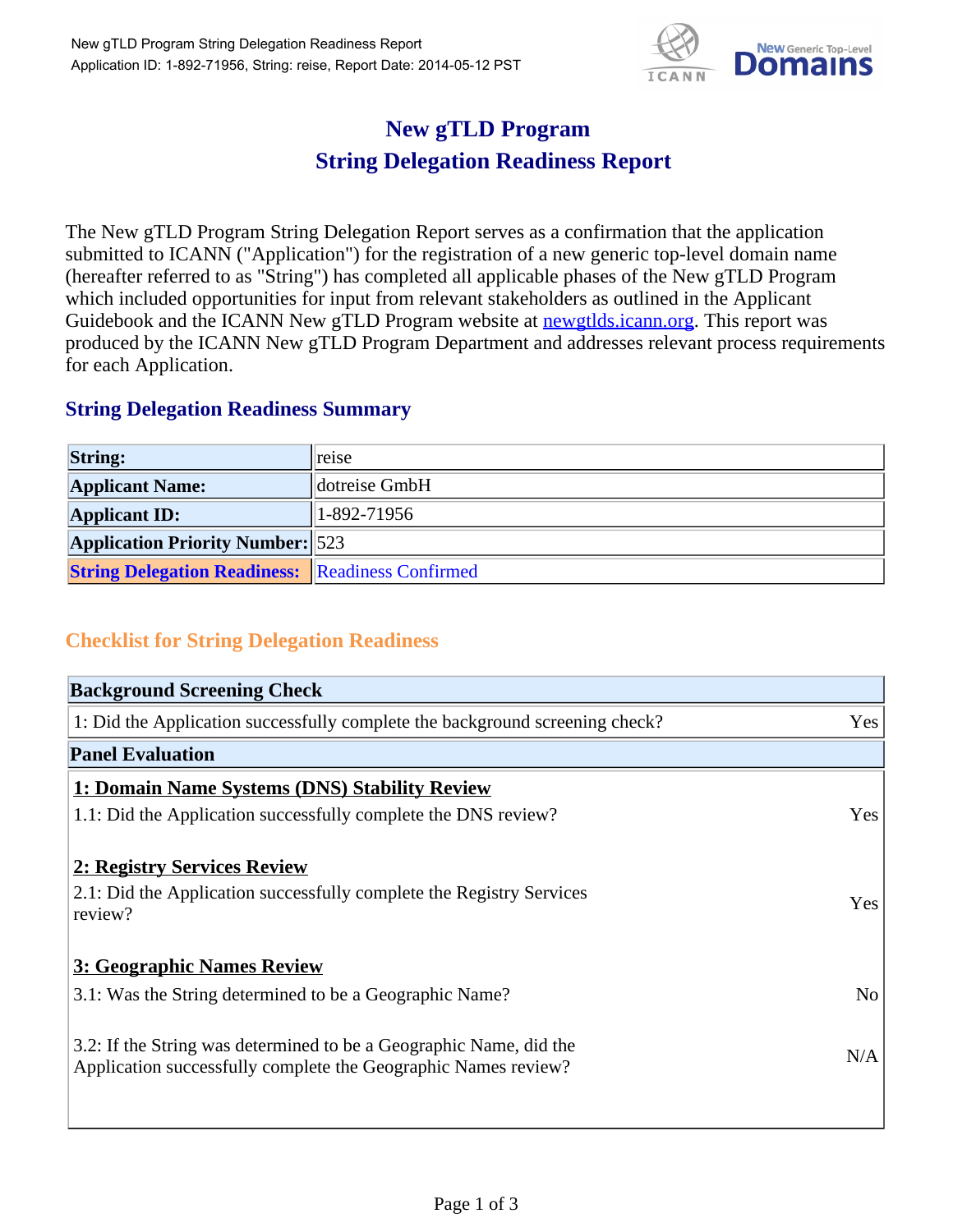

| <b>4: Financial Review</b><br>4.1: Did the Application successfully complete the Financial Capability<br>review?                                                                                                                                                                                                                                             | <b>Yes</b> |
|--------------------------------------------------------------------------------------------------------------------------------------------------------------------------------------------------------------------------------------------------------------------------------------------------------------------------------------------------------------|------------|
| <b>5: Technical Review</b><br>5.1: Did the Application successfully complete the Technical and<br><b>Operation Capability review?</b>                                                                                                                                                                                                                        | <b>Yes</b> |
| <b>6: String Similarity Review</b><br>$\vert$ 6.1: Was the Application determined to not be confusingly similar to other<br>applied for strings, including through String Confusion Objections?                                                                                                                                                              | Yes        |
| 6.2: If the Application was determined to be confusingly similar to other<br>applied for strings, including through String Confusion Objections, did the<br>Application prevail in the string contention resolution process (CPE,<br>Auction, and/or Self-Resolution of String Contention via<br>withdrawal/termination of all other members in contention)? | N/A        |

| <b>Public Comment Period</b>                                                                                                                                                                   |                |
|------------------------------------------------------------------------------------------------------------------------------------------------------------------------------------------------|----------------|
| 1: Was the public provided an opportunity to submit comments on the Application?                                                                                                               | Yes            |
| 2: Were comments for the Application considered by evaluation panels?                                                                                                                          | Yes            |
| <b>Objection Process</b>                                                                                                                                                                       |                |
| 1: Were objections filed against the Application?                                                                                                                                              | N <sub>o</sub> |
| 2: If objections were filed against the Application, did Applicant prevail in the dispute<br>resolution proceedings for all Legal Rights, Limited Public Interest and Community<br>Objections? | N/A            |
| Governmental Advisory Committee (GAC) Advice                                                                                                                                                   |                |
| 1: Did the GAC have an opportunity to provide advice for the Application?                                                                                                                      | Yes            |
| 2: Did the GAC provide consensus GAC advice that the String should not be approved by<br>the ICANN Board?                                                                                      | <b>No</b>      |
| 3: If the GAC provided consensus GAC advice to the ICANN Board, did the ICANN Board<br>(or New gTLD Program Committee) accept the GAC advice?                                                  | N/A            |
| <b>Accountability Mechanisms</b>                                                                                                                                                               |                |
| 1: Was the Application the subject of a complaint or review through one of ICANN's<br>accountability mechanisms (Reconsideration or Independent Review)?                                       | <b>No</b>      |
| 1.1: If yes, did the BGC, ICANN Board or New gTLD Program Committee determine that<br>the Application should not proceed to contracting?                                                       | N/A            |